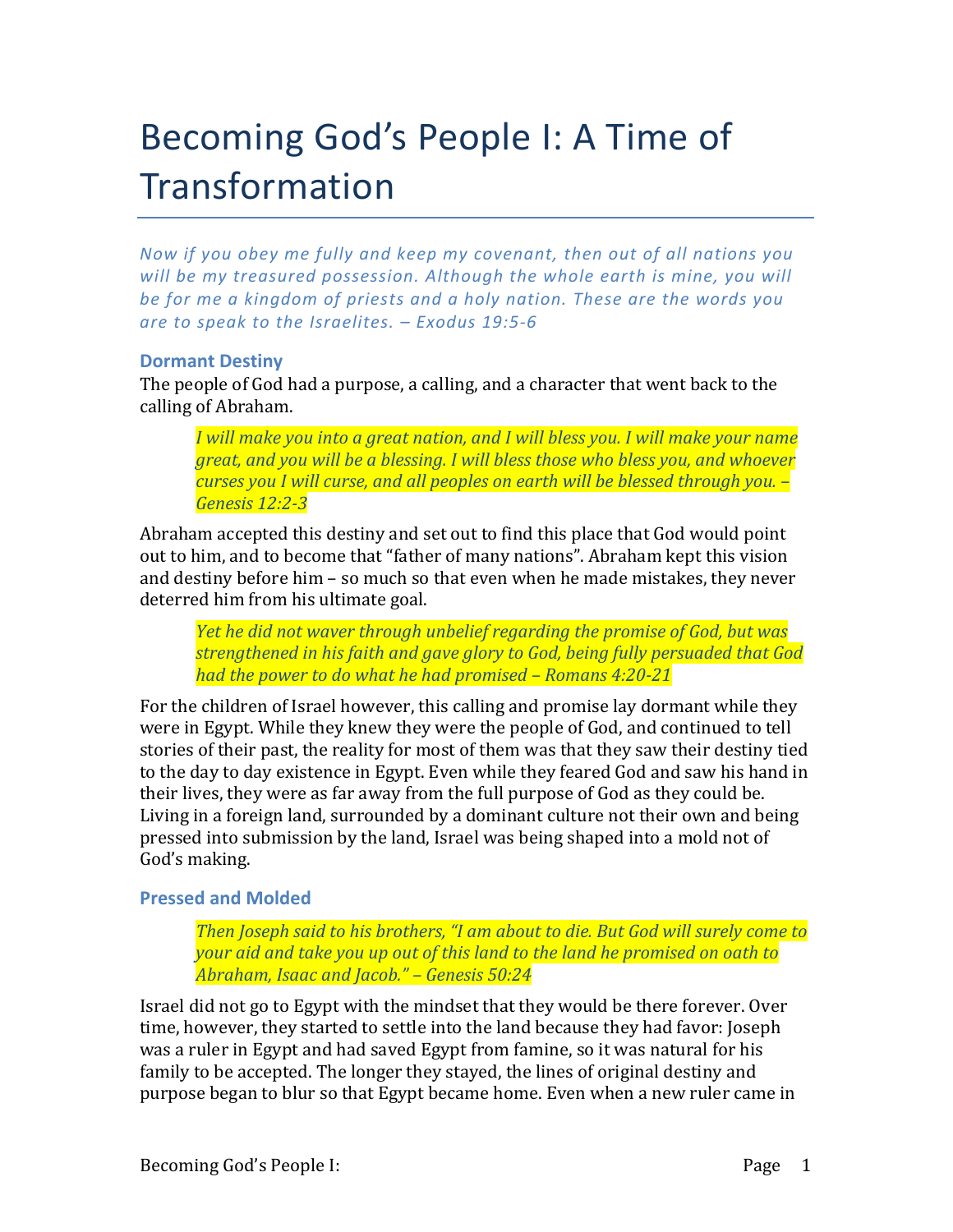and things went from good to bad, the concept of leaving wasn't in the forefront of their mind. They wanted relief from their tasks, but they were not trying to get to the Promised Land.

## **Courage to Change**

God began to reveal his destiny, first to Moses then to the leaders of Israel. At first glance the thought of God's purpose for them was inspiring, but in light of the life of Egypt that surrounded them, Israel and Moses repeatedly shrunk back to what they saw as the real power in their lives: Egypt

| <b>God's Words and Actions</b>                                                                                                                                                                                                                                                                                                                   | <b>Israel's Response</b>                                                                                                                                                                                                                                                    |
|--------------------------------------------------------------------------------------------------------------------------------------------------------------------------------------------------------------------------------------------------------------------------------------------------------------------------------------------------|-----------------------------------------------------------------------------------------------------------------------------------------------------------------------------------------------------------------------------------------------------------------------------|
| And I have promised to bring you up<br>out of your misery in Egypt the<br>elders of Israel will listen to you<br>(Exodus 3:17-18 abridged)                                                                                                                                                                                                       | Moses answered "but what if they do not<br>believe me or listen to me and say the<br>Lord did not appear to you?" (Exodus<br>4:1)                                                                                                                                           |
| Then the Lord said if they do not<br>believe you or pay attention to the<br>first sign, they may believe the<br>second. But if they do not believe<br>these two signs or listen to you take<br>some water from the Nile and pour it<br>on the dry ground. The water you<br>take from the river will become blood<br>on the ground (Exodus 4:8-9) | Moses said to the Lord, Pardon your<br>servant Lord. I have never been<br>eloquent, neither in the past nor since<br>you have spoken to your servant. I am<br>slow of speech and tongue (Exodus 4:10)                                                                       |
| <b>Moses and Aaron brought together all</b><br>the elders of the Israelites and Aaron<br>told them everything the Lord had<br>said to Moses. He also performed all<br>the signs before the people, and they<br>believed (Exodus 4:29-31 abridged)                                                                                                | When they left Pharaoh, they found<br>Moses and Aaron waiting to meet them<br>and they said, "May the Lord look on you<br>and judge you! You have made us<br>obnoxious to Pharaoh and his officials<br>and have put a sword in their hands to<br>kill us $(Exodus 5:20-21)$ |
| And when the Israelites saw the<br>mighty hand of the Lord displayed<br>against the Egyptians, the people<br>feared the Lord and put their trust in<br>him and in Moses his servant (Exodus<br>14:31)                                                                                                                                            | The Israelites said to them, "If only we<br>had died by the Lord's hand in Egypt!<br>There we sat around pots of meat and<br>ate all the food we wanted, but you have<br>brought us out into this desert to starve<br>this entire assembly to death" (Exodus<br>16:3)       |

In order to bring Israel into their destiny, God had to put Israel in a place where they could begin to break the patterns that had become a part of their nature and culture.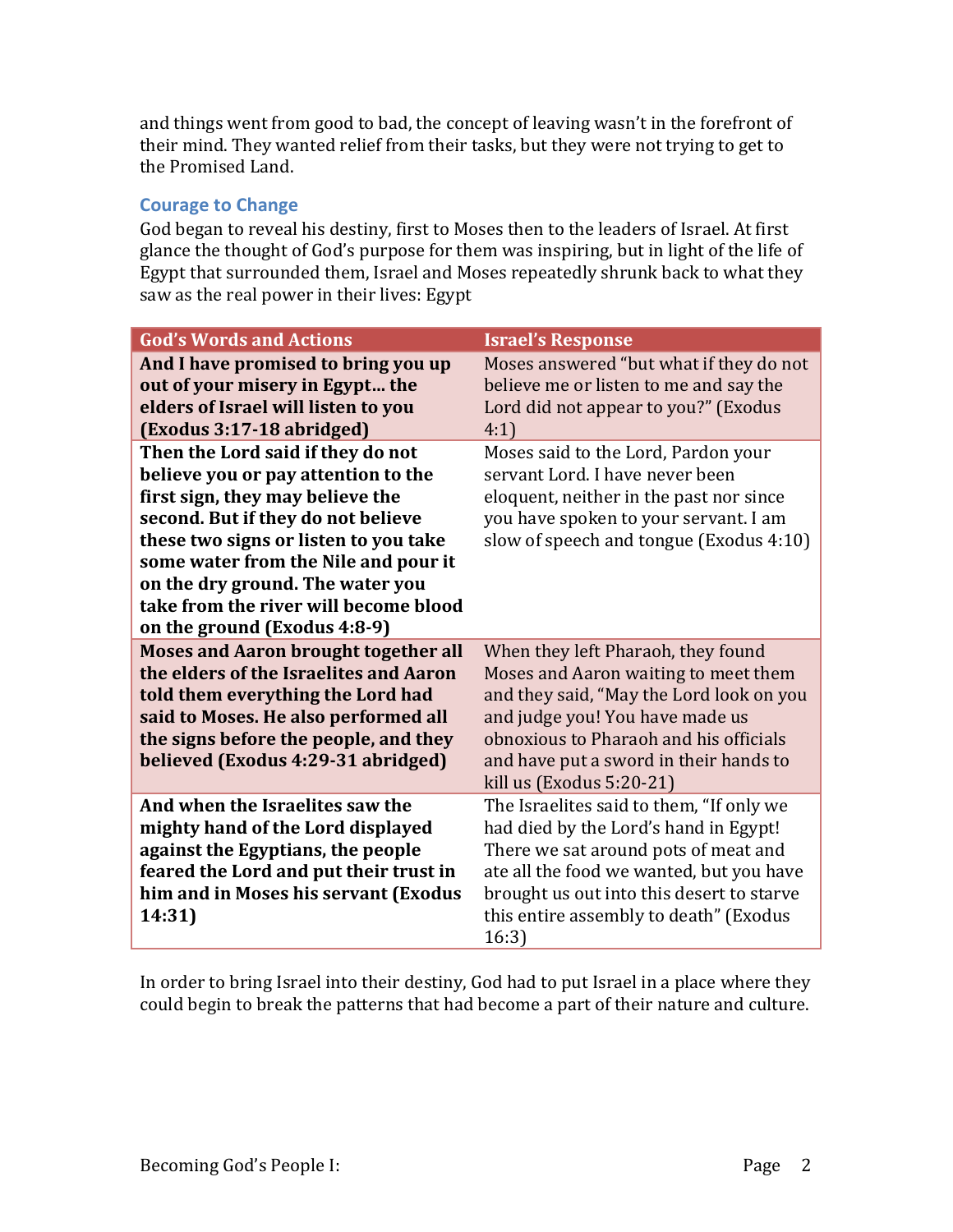*Therefore, I urge you, brothers and sisters, in view of God's mercy, to offer your bodies as living sacrifices, holy and pleasing to God – this is your spiritual act of worship. Do not conform any longer to the pattern of this world, but be transformed by the renewing of your mind. Then you will be able to test and* approve what God's will is – his good, pleasing and perfect will. – Romans 12:1-*2*

*Renew* (**άνακαίνωσις**) has at its base the concept of something that has not been there before. Renewal, then is not just getting a fresh perspective, but **instituting a change** to a different reality. Israel knew how to identify with the conditions of Egypt, but God wanted to give them a completely different perspective, not only of their experience in Egypt, but of who they were.

Note all of the action words Paul used pointed not to God, but to the people he was writing to:

- Offer your bodies
- Your spiritual act of worship
- Do not conform
- **Be transformed**
- **Test**
- **Approve**

Israel waited for 430 years for God to do something, and he did in a big way. God knew thought that if Israel did not **actively participate** in their deliverance, they would, in their mind stay in Egypt. Similarly Paul urged the church to **actively institute change,** and he covered every area: body, soul (mind, will, emotions) and spirit. Setting their mind on a new reality, thinking about truth and life that up until that time was not even possible for them would cause them to be transformed literally, **changed into another form**. This is the same word used of Jesus when he was transfigured before Peter, James and John. The three disciples saw a new reality when that happened, and God calls his people to **facilitate that new reality** by changing what our mind is filled with.

# **Lining Up the Scope**

While in Egypt, Israel knew they were God's people. They held to their traditions, they actively feared God and saw his blessing in their lives, and persevered under the harshest conditions. There was one thing that was missing though: a vision of the Promised Land.

*Moses returned to the Lord and said, "Why, Lord have you brought trouble on this people?* **Is this why you sent me**? *Ever since I went to Pharaoh to speak in vour name, he has brought trouble on this people, and you have not rescued your people at all." - Exodus 5:22-23*

Neither Moses, nor the Israelite leaders could see past the current need for deliverance or the familiar situation in front of them. They saw God's answer as simply the elimination of trouble. God, however, did not only tell Moses that he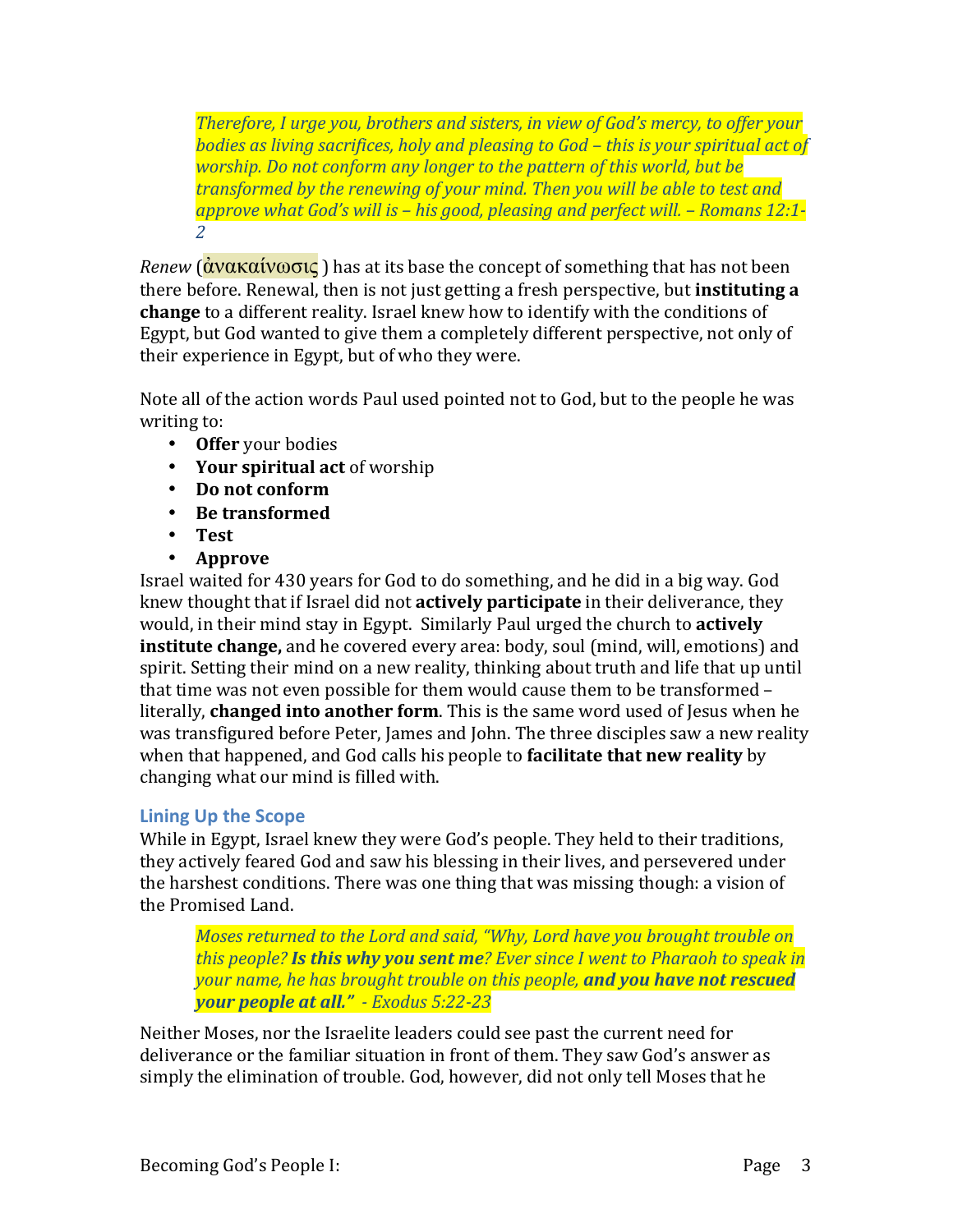would deliver Israel from Egypt: he told him that he would bring them to the land of promise

**So I have come down to rescue them from the hand of the Egyptians and to** *bring them up out of that land into a good and spacious land, a land flowing with milk and honey... - Exodus 3:8a* 

Moses and the Israelites saw relief, but did not see purpose. They saw their desire, but did not see God's will for them, and in the situation, could not tell if the situation they were facing was consistent with God's will. Paul said that when transformation happens because of a renewed mind, we would be able to **test and approve** God's will

Renew My Mind  $\sum_{\mathbf{R}}$  I Am Transformed I Am Lined up to See God's Will

If Israel had changed their mind and accepted the reality that they were truly people of God and allowed that to transform them into the people they should have been, they could have faced the rejection by Pharaoh without questioning God's will and intent. 

*We have not received the spirit of this world but the Spirit who is from God, that* we may understand what God has freely given us. This is what we speak, *not in words taught us by human wisdom but in words taught by the Spirit,* expressing spiritual truths in spiritual words. The man without the Spirit of God *does not accept the things that come from the Spirit of God, for they are foolishness to him, and he cannot understand them because they are spiritually discerned. – I Corinthians 2:12-14*

God's deliverance of Israel was not just getting them out of Egypt. Jesus didn't die just to save us from sin. His purpose was and is something more. There is a destination for us: for Israel, it was the Promised Land. For us it is His wonderful light:

*But you are a chosen people, a royal priesthood, a holy nation, a people belonging to God, that you may declare the praises of him who called you out of* darkness **into his wonderful light.** Once you were not a people, but now you are the people of God. Once you had not received mercy, but now you have *received mercy. – I Peter 2:9-10*

Accepting a new reality, His reality, gives us opportunity to see His direction and purpose. It gives us the ability to accept our new label. It is what God wants to establish in us **before** we actually get to our destination.